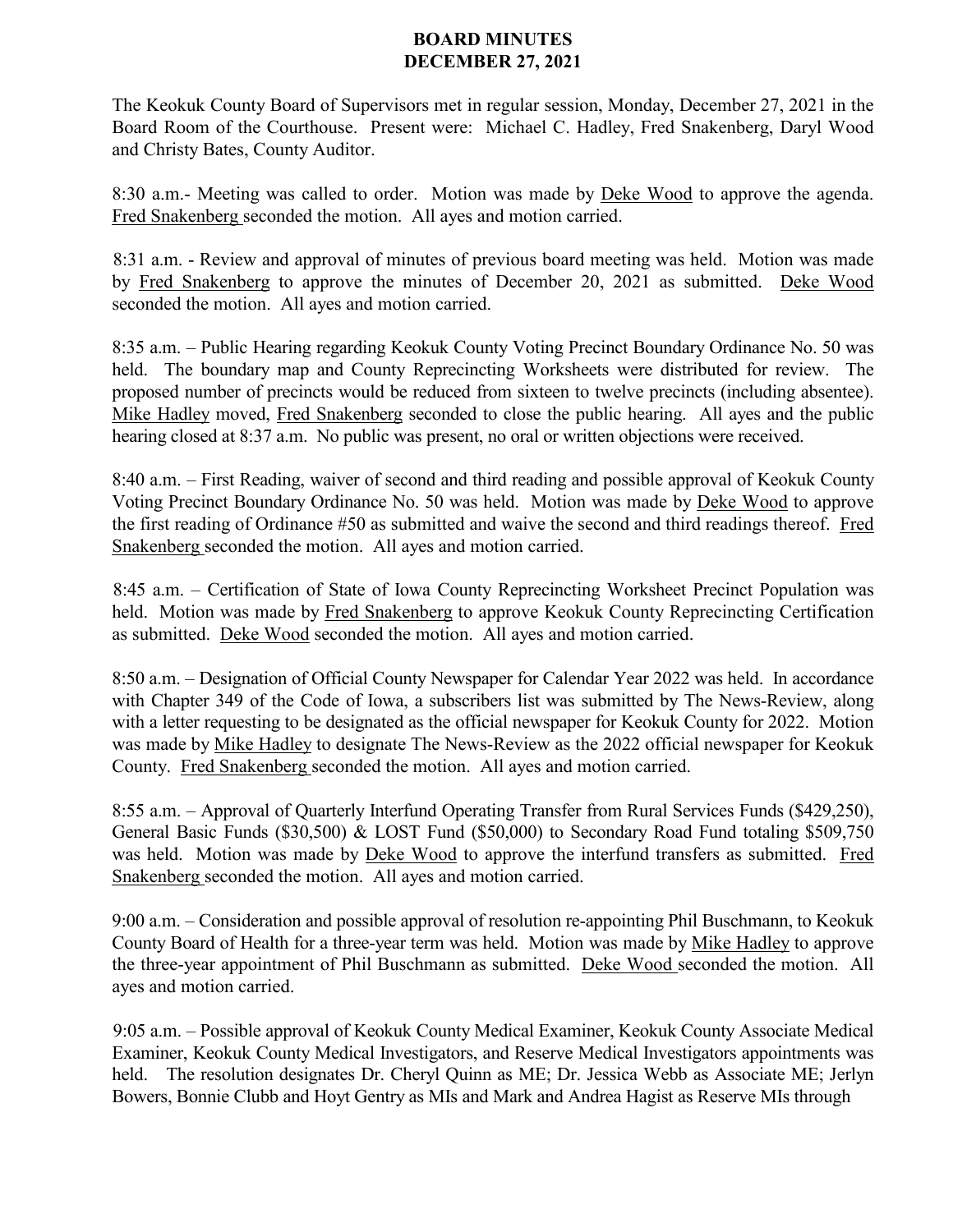## Page -2- (12-27-2021)

December 31, 2022. Motion was made by Fred Snakenberg to approve the Keokuk County Medical Examiner, Associate Medical Examiner, Medical Investigators, and Reserve Medical Investigators Appointments as submitted. Deke Wood seconded the motion. All ayes and motion carried.

9:10 a.m. – Consideration and possible approval of the resolution re-appointing Jacque Striegel to the Keokuk County Civil Service Commission for a term of six years effective January 1, 2022 was held. Motion was made by Deke Wood to approve the resolution re-appointing Jacque Striegel to the Keokuk County Civil Service Commission as submitted. Fred Snakenberg seconded the motion. All ayes and motion carried.

9:15 a.m. – Possible approval of personnel report for Kelsey Pence, part-time Administrative Assistant, County Attorney's Office, was held. Start date January 5, 2022 @ \$15.00 per hour. Motion was made by Fred Snakenberg to approve the part-time hire of Kelsey Pence as submitted. Deke Wood seconded the motion. All ayes and motion carried.

9:20 a.m. – Possible approval of personnel report regarding resignation of Aaron Kephart, Deputy Sheriff, Sheriff's Department, was held. Motion was made by Deke Wood to approve the resignation of Aaron Kephart as submitted. Fred Snakenberg seconded the motion. All ayes and motion carried.

9:25 a.m. – Possible approval of resolution regarding County Sheriff's Deputy appointments was held. Adam Pence – (full time) Chief Deputy Sheriff; Shane E. Buchholz, Adam Clark, Brycen William Dolan, Jeffrey Runnels – (full time) Deputy Sheriffs; Kirk Bailey, Todd Evans, Aaron Gould, Brandon Hamilton – (part-time) Deputy Sheriffs terms commencing January 1, 2022 through December 31, 2024 and Aaron Kephart – Deputy Sheriff with a 10-day term commencing January 1, 2022 through January 10, 2022. Motion was made by Fred Snakenberg to approve the Sheriff's Deputy appointments as submitted. Deke Wood seconded the motion. All ayes and motion carried.

9:30 a.m. – Consideration and approval of appointments to Various Boards and Committees for Calendar Year 2022 was held. Board consensus was to leave the Calendar Year 2022 Chairman (Hadley), Vice-Chair (Wood) and all representative and alternate appointments as previously established for calendar year 2021. Motion was made by Deke Wood to approve the Various Board and Committee appointments as currently established. Fred Snakenberg seconded the motion. All ayes and motion carried.

9:35 a.m. – Consideration and decision regarding Keokuk County Compensation Board's Salary recommendations for Fiscal Year 2023 was held. Also present was Amber Thompson, County Attorney; Christine Edmundson Long, Treasurer and Drew Sanders, Assessor. Deke Wood reminded the Comp Board's recommended increases were as follows: Attorney & Sheriff – 50%; Auditor, Recorder, Supervisors & Treasurer – 15%, with Auditor receiving a \$3500 stipend. Motion was made by Mike Hadley to cut the recommendations by half that equates to the following salary increases for FY2023: Attorney & Sheriff – 25%; Auditor, Recorder, Supervisors & Treasurer –  $7\frac{1}{2}\%$ , with the Auditor to receive a \$3500 stipend. Deke Wood seconded the motion. Deke shared concern of sustainability in the future, and further commented the Board typically tries to stay around the cost of living, of which is 6% this year. Fred Snakenberg had no additional comments on said matter. All ayes and motion carried.